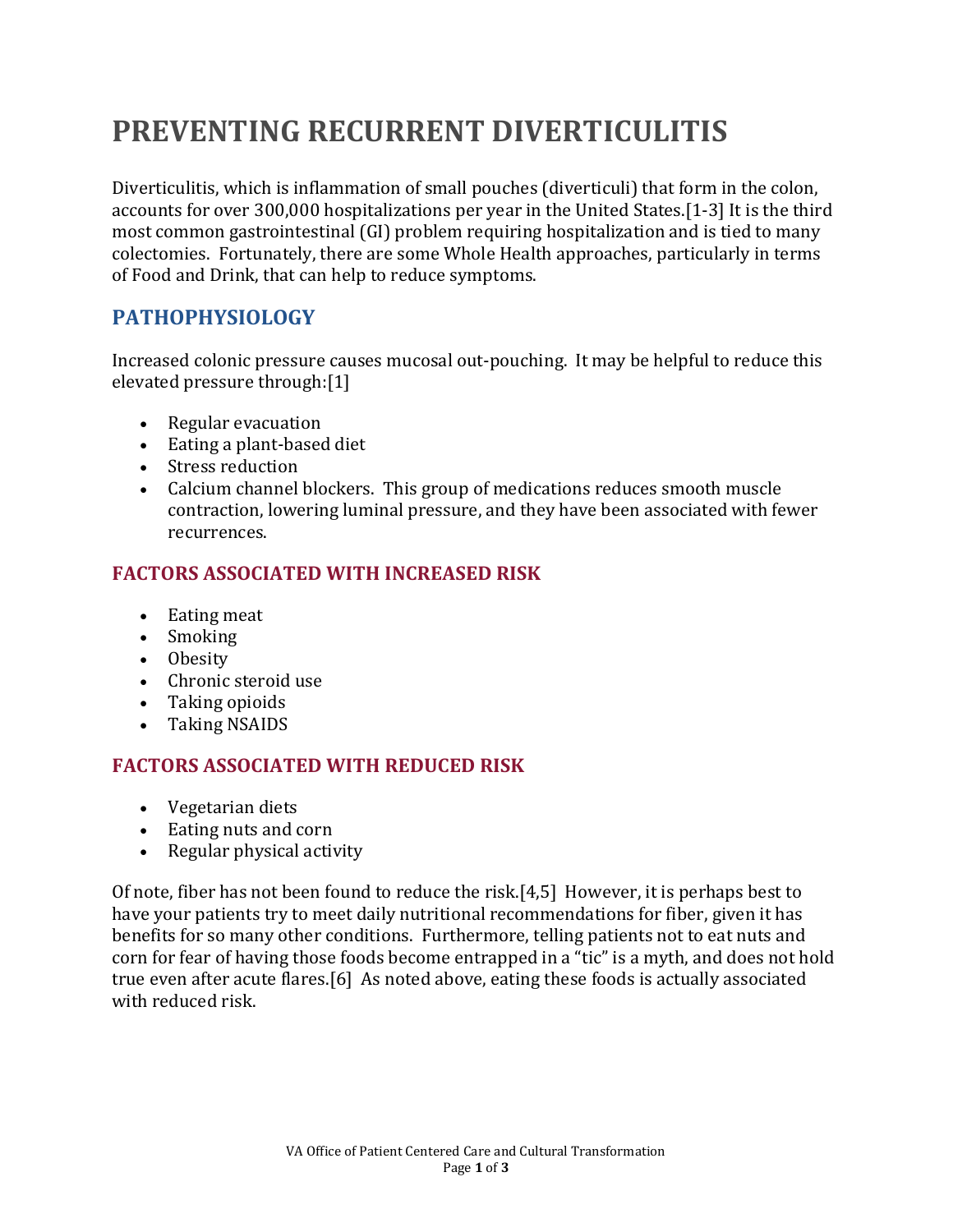#### **REDUCING RISK OF RECURRENCE**

- Don't give long-term antibiotics prophylactically for diverticulitis. They generally have not been found beneficial except in possibly relieving pain and bloating during exacerbations.[\[6](#page-1-3)[,7\]](#page-2-0)
- Hold off on jumping right to surgery for diverticular disease. Many people will not have a recurrence. In one study of 3,165 patients hospitalized for diverticulitis, only 13.3% had a recurrence after 9 years.
- Consider mesalazine in those who have had a recurrence of diverticulitis. Reducing inflammation with this drug (but not NSAIDS, which can worsen risk) has been found beneficial when used cyclically for 10 days per month over 12 months. The dose is 400-800 mg twice daily, with the higher dose (800 mg twice daily) being more effective in one study.[\[8\]](#page-2-1)
- If a patient has diverticulitis and high blood pressure, consider a calcium channel blocker to reduce intraluminal pressure (and lower blood pressure as well).
- Although fiber has not been found to reduce the recurrence of diverticulitis, it does help reduce constipation, which can aggravate this condition. Encourage 7-9 servings of vegetables and fruit daily and, if this is not possible, consider supplementing with a soluble fiber such as psyllium, 1 tbsp in 12 oz of water twice daily.

# **AUTHORS**

"Preventing Recurrent Diverticulitis" was written by **David Rakel**, MD and updated by [David Lessens,](https://wholehealth.wisc.edu/staff/lessens-david/) MD, MPH (2014, updated 2020).

*This Whole Health tool was made possible through a collaborative effort between the University of Wisconsin Integrative Health Program, VA Office of Patient Centered Care and Cultural Transformation, and Pacific Institute for Research and Evaluation.*

## **REFERENCES**

- <span id="page-1-0"></span>1 Morris AM, Regenbogen SE, Hardiman KM, Hendren S. Sigmoid diverticulitis: a systematic review. *JAMA.* 2014;311(3):287-297.
- 2 Ellison DL. Acute Diverticulitis Management. *Crit Care Nurs Clin North Am.*  2018;30(1):67-74.
- 3 You H, Sweeny A, Cooper ML, Von Papen M, Innes J. The management of diverticulitis: a review of the guidelines. *Med J Aust.* 2019;211(9):421-427.
- <span id="page-1-1"></span>4 Carabotti M, Annibale B, Severi C, Lahner E. Role of fiber in symptomatic uncomplicated diverticular disease: a systematic review. *Nutrients.* 2017;9(2).
- <span id="page-1-2"></span>5 Hupfeld L, Burcharth J, Pommergaard HC, Rosenberg J. Risk factors for recurrence after acute colonic diverticulitis: a systematic review. *Int J Colorectal Dis.*  2017;32(5):611-622.
- <span id="page-1-3"></span>6 Dahl C, Crichton M, Jenkins J, et al. Evidence for dietary fibre modification in the recovery and prevention of reoccurrence of acute, uncomplicated diverticulitis: a systematic literature review. *Nutrients.* 2018;10(2).